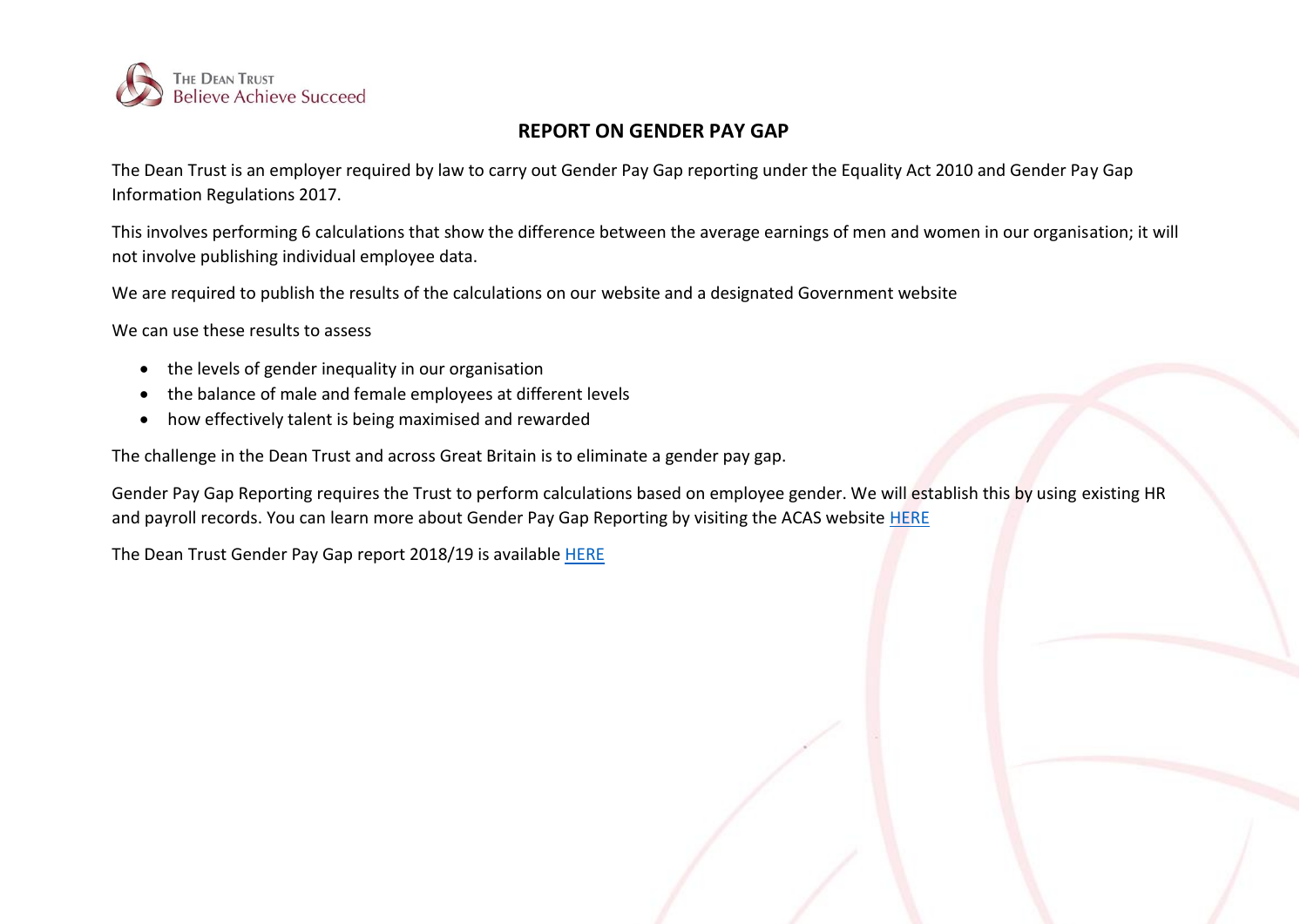

The Dean Trust supports the fair treatment of all staff irrespective of gender through our transparent recruitment, pay and professional development processes.

The Gender Pay Gap results for the 2020 period are shown in the table below

| <b>MEDIAN PAY GAP</b>     | <b>MEAN PAY GAP</b>       | <b>LOWER QUARTILE</b> | <b>LOWER MIDDLE</b> | <b>UPPER MIDDLE</b> | <b>UPPER QUARTILE</b> |
|---------------------------|---------------------------|-----------------------|---------------------|---------------------|-----------------------|
|                           |                           |                       | <b>QUARTILE</b>     | <b>QUARTILE</b>     |                       |
| 13.28% lower for<br>women | 14.37% lower for<br>women | 24.2% M<br>75.8% F    | 26.2% M<br>73.8% F  | 28.1% M<br>71.9% F  | 35.7% M<br>64.3% F    |

## **No bonuses were paid to any member of staff for the reporting period**

The Trust adopts pay scales for all teachers that are agreed nationally and are aligned annually to the School Teachers Pay and Conditions Document. For non-teaching staff the Trust adopts pay scales set by the National Joint Council (NJC). Within the Dean Trust all teachers at all academies and some support staff in certain academies progress through pay scales for their grade based on performance irrespective of gender.

In all of the quartiles and overall there is a higher proportion of women with the highest levels in the lower and lower middle quartiles. This illustrates that the overall mean gender pay gap arises predominantly as a result of the proportion of women who work in lower pay grades particularly for non-teaching staff.

To provide a more detailed analysis and to further illustrate relative pay gaps, the Trust has also reported the results for both teaching and support staff separately in the table below.